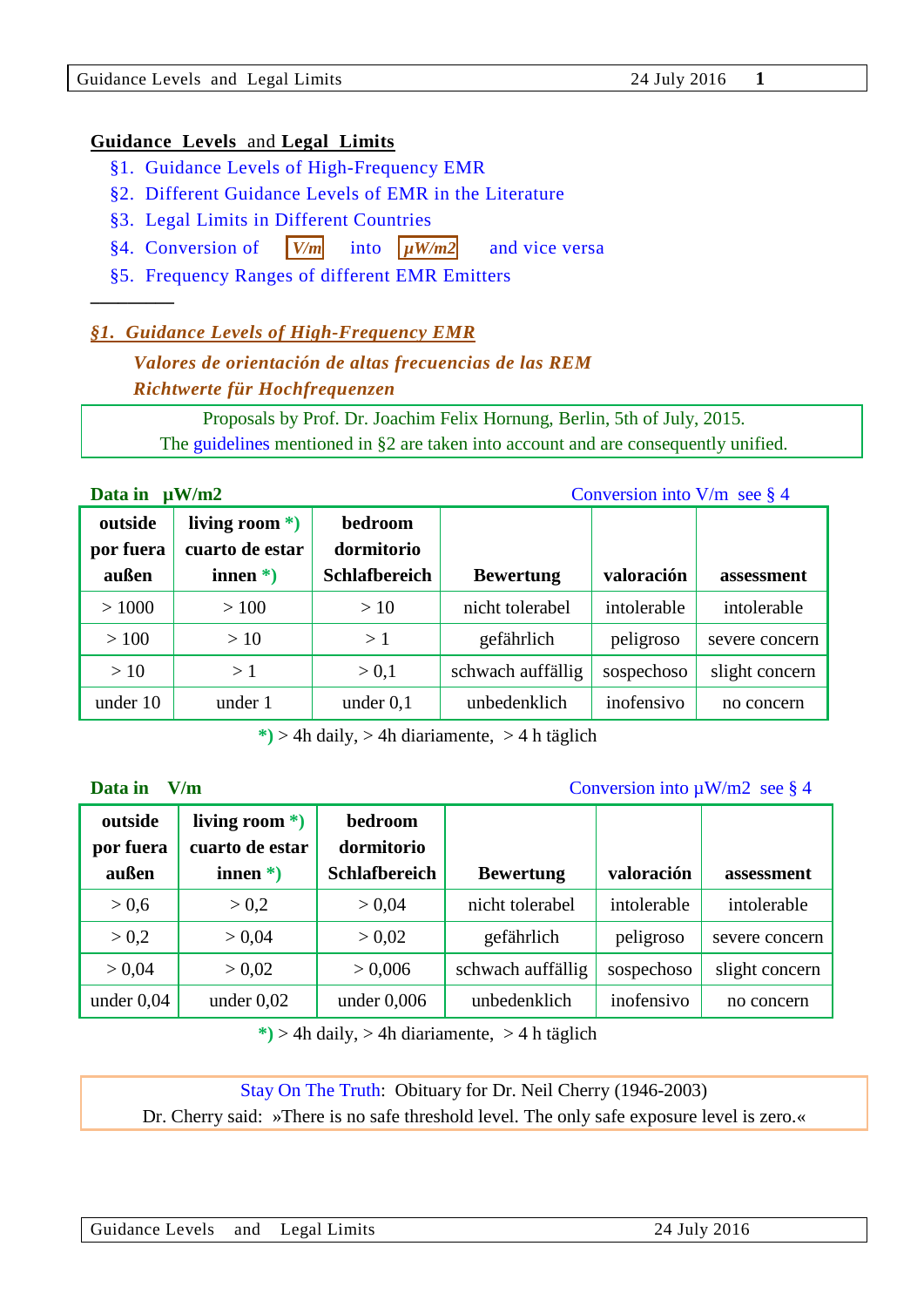## *§2. Different Guidance Levels of EMR in the Literature*

| Grenzwerte - Empfehlungen - Effekte - Risiken - EMF                                                                                                                                                                                                                                                                                                                                                                                                                                                                                                                                                                                                                                                                                                                                                                                                                                                                                                                                                   | Maes W. Apr2015                               |
|-------------------------------------------------------------------------------------------------------------------------------------------------------------------------------------------------------------------------------------------------------------------------------------------------------------------------------------------------------------------------------------------------------------------------------------------------------------------------------------------------------------------------------------------------------------------------------------------------------------------------------------------------------------------------------------------------------------------------------------------------------------------------------------------------------------------------------------------------------------------------------------------------------------------------------------------------------------------------------------------------------|-----------------------------------------------|
| <b>Bioinitiative 2012 / 2014:</b> "A Rationale for Biologically-based Public Exposure Standards for<br>Electromagnetic Fields (ELF and RF)", presented by 29 scientists from 10 countries:<br>»Overall, these 1800 or so new studies report abnormal gene transcription; genotoxicity and single-and<br>double-strand DNA damage; stress proteins because of the fractal RF-antenna like nature of DNA;<br>chromatin condensation and loss of DNA repair capacity in human stem cells; reduction in free-radical<br>scavengers – particularly melatonin; neurotoxicity in humans and animals; carcinogenicity in humans;<br>serious impacts on human and animal sperm morphology and function; effects on offspring behavior; and<br>effects on brain and cranial bone development in the offspring of animals that are exposed to cell phone<br>radiation during pregnancy. This is only a snapshot of the evidence presented in the BioInitiative 2012<br>updated report.«<br>read more<br>see also | 2012/2014                                     |
| "Leitfaden zur Aufstellung von Mobilfunkmasten" Vorsorgeprinzip bei Errichtung, Betrieb, Um- und<br>Ausbau von ortsfesten Sendeanlagen, Ärztinnen und Ärzte für eine gesunde Umwelt.                                                                                                                                                                                                                                                                                                                                                                                                                                                                                                                                                                                                                                                                                                                                                                                                                  | Wien, Österreich, 2. Aufl.<br>Okt. 2014       |
| "Leitlinie der ÖÄK zur Abklärung und Therapie EMF-bezogener Beschwerden und Krankheiten<br>(EMF-Syndrom)"                                                                                                                                                                                                                                                                                                                                                                                                                                                                                                                                                                                                                                                                                                                                                                                                                                                                                             | modifiziert und ergänzt durch den AEB Jan2013 |
| "Guideline of the Austrian Medical Association for the Diagnosis and Treatment of EMF-<br><b>Related Health Problems and Illnesses (EMF Syndrome)"</b>                                                                                                                                                                                                                                                                                                                                                                                                                                                                                                                                                                                                                                                                                                                                                                                                                                                | Vienna 2012                                   |
| "Directrices del Colegio de Médicos de Austria () para el diagnóstico y tratamiento de enfermedades<br>y problemas de salud relacionados con los campos electromagnéticos (síndrome de los CEM)"                                                                                                                                                                                                                                                                                                                                                                                                                                                                                                                                                                                                                                                                                                                                                                                                      |                                               |
| "Leitlinie der ÖÄK zur Abklärung und Therapie EMF-bezogener Beschwerden und Krankheiten<br>(EMF-Syndrom)"                                                                                                                                                                                                                                                                                                                                                                                                                                                                                                                                                                                                                                                                                                                                                                                                                                                                                             | Österreichische Ärztekammer 3Mar2012          |
| "Informationsmappe Elektrosmog"                                                                                                                                                                                                                                                                                                                                                                                                                                                                                                                                                                                                                                                                                                                                                                                                                                                                                                                                                                       | Land Salzburg, Dr. Gerd Oberfeld Jan2008      |
| Diagnose Funk: "Baubiologische Richtwerte (Vorsorgewerte) für Schlafbereiche"                                                                                                                                                                                                                                                                                                                                                                                                                                                                                                                                                                                                                                                                                                                                                                                                                                                                                                                         | Dec2011                                       |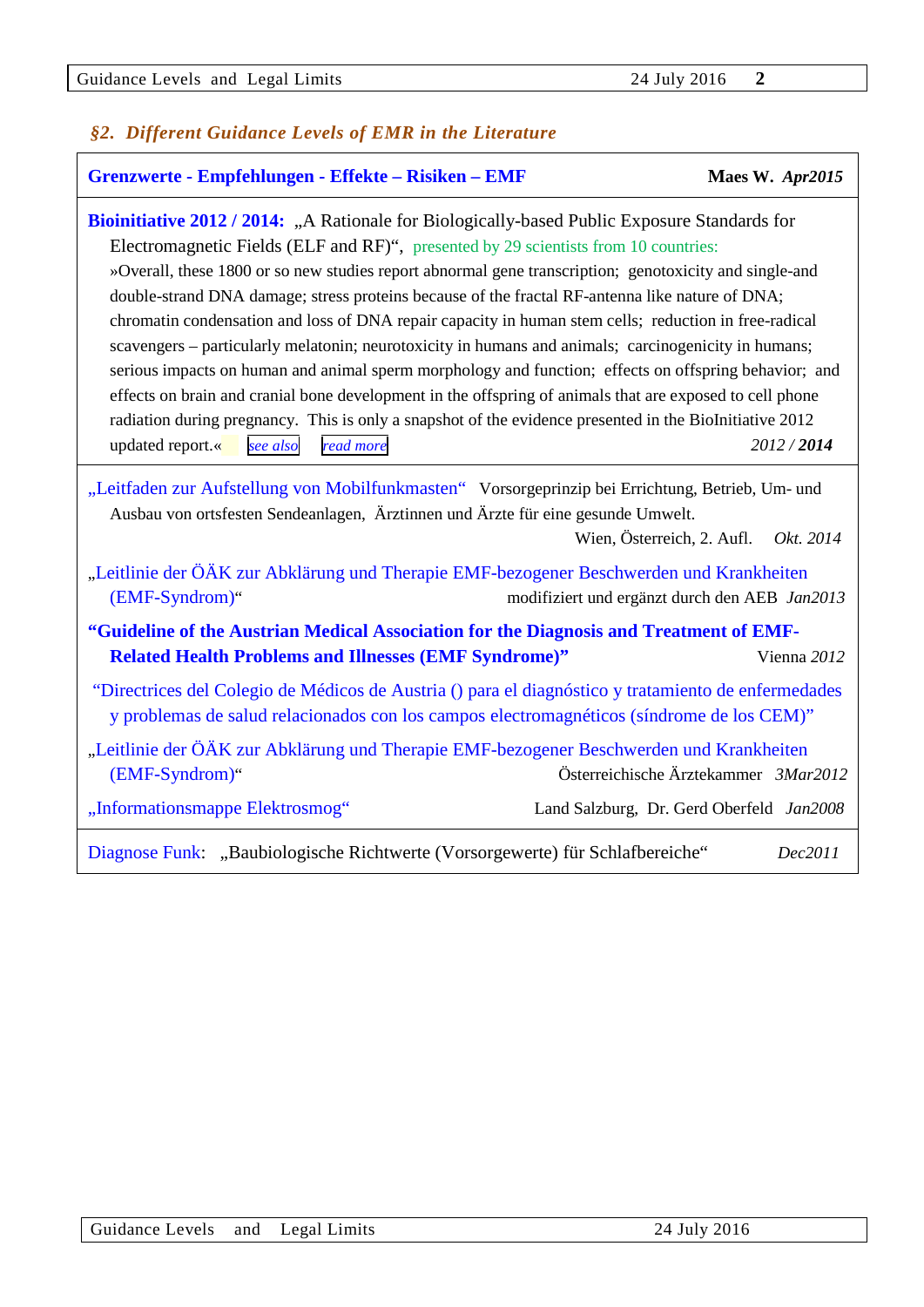## <span id="page-2-0"></span>*§3. Legal Limits in Different Countries*

| "Power-frequency EMF Exposure Standards applicable in Europe and elsewhere"<br><b>EMFs.info</b><br>01Jul2015                                                                                                                                                     |                         |  |  |  |  |  |
|------------------------------------------------------------------------------------------------------------------------------------------------------------------------------------------------------------------------------------------------------------------|-------------------------|--|--|--|--|--|
| Grenzwerte - Empfehlungen - Effekte – Risiken – EMF                                                                                                                                                                                                              | <b>Maes W., Apr2015</b> |  |  |  |  |  |
| RF legal exposure limits & non-binding recommendations ( $\mu$ W/m2)<br>in: "Electromagnetic Hypersensitivity & Human Rights"<br>page 2<br>avaate.org<br>Commentary to the European Economic and Social Committee by Isaac Jamieson                              | 14Feb2015               |  |  |  |  |  |
| "Mobilfunk-Grenzwerte im Ausland"<br>Elektrosmoginfo: Ralf Dieter Wölfle e.a. Jan2014                                                                                                                                                                            |                         |  |  |  |  |  |
| The following table contains the official <i>but diverging</i> limits in different countries:<br>Baubiologie Maes: "Grenzwerte für Mobilfunkwellen"<br>see also<br>Die Tabelle enthält:<br>a) Die sehr unterschiedlichen(!) Grenzwerte in verschiedenen Ländern; | Jan2013                 |  |  |  |  |  |
| b) Vorgaben des Europaparlaments, von Ärzte-Organisationen u.a.,<br>c) Auswirkungen auf Menschen und Tiere bei versch. Strahlungs-Intensitäten.                                                                                                                  |                         |  |  |  |  |  |
| International Radio Frequency "RF" Exposure Limits for 1800 MHz Range<br>SafeLiving                                                                                                                                                                              |                         |  |  |  |  |  |
| Diagnose Funk: "Baubiologische Richtwerte (Vorsorgewerte) für Schlafbereiche"                                                                                                                                                                                    | Dec2011                 |  |  |  |  |  |
| "Standard of Building Biology Testing Methods"                                                                                                                                                                                                                   | W. Maes 2008            |  |  |  |  |  |
| "Grenzwerte für Hochfrequenzbelastung"<br>Wolfgang Jogschies ca. 2008                                                                                                                                                                                            |                         |  |  |  |  |  |

| <b>WHO:</b> "Framework for Developing Health-Based EMF Standards"                                                                                                       | 2006      |  |  |  |
|-------------------------------------------------------------------------------------------------------------------------------------------------------------------------|-----------|--|--|--|
| <b>OMS:</b> "Marco para el desarrollo de estándares de cem basados en la salud"                                                                                         | 2006      |  |  |  |
| <b>WHO:</b> "Model Legislation for Electromagnetic Fields Protection"                                                                                                   | 2006      |  |  |  |
| "Legislación modelo para la protección contra campos electromagnéticos"<br><b>OMS:</b>                                                                                  | 2006      |  |  |  |
| <b>ICNIRP:</b> "Guidelines for limiting Exposure to Time-Varying Electric, Magnetic and<br><b>ICNIRP Statement 2009</b><br>Electromagnetic Fields (up to 300 GHz)" 1998 | 2009      |  |  |  |
| <b>ITU-T:</b> Telecommunication Standardization Sector of ITU<br>$=$ International Telecommunication Union:                                                             |           |  |  |  |
| "Guidance on complying with limits for human exposure to electromagnetic fields"<br>Very technical and very mathematical. At the end enlists the ICNIRP limits.         | 25May2015 |  |  |  |

| Limits of EMR according to <b>ICNIRP</b> |  |
|------------------------------------------|--|
|------------------------------------------|--|

| <b>MHz</b>      | V/m                            | Mio $\mu$ W/m <sup>2</sup>  |
|-----------------|--------------------------------|-----------------------------|
| $10 - 400$      | 28                             |                             |
| $400 - 2000$    | $28 - 61$<br>$1,375$ x SQRT(f) | $2 - 10$<br>$5000 \times f$ |
| $2000 - 300000$ |                                | 10                          |

## $f = frequency [MHz]$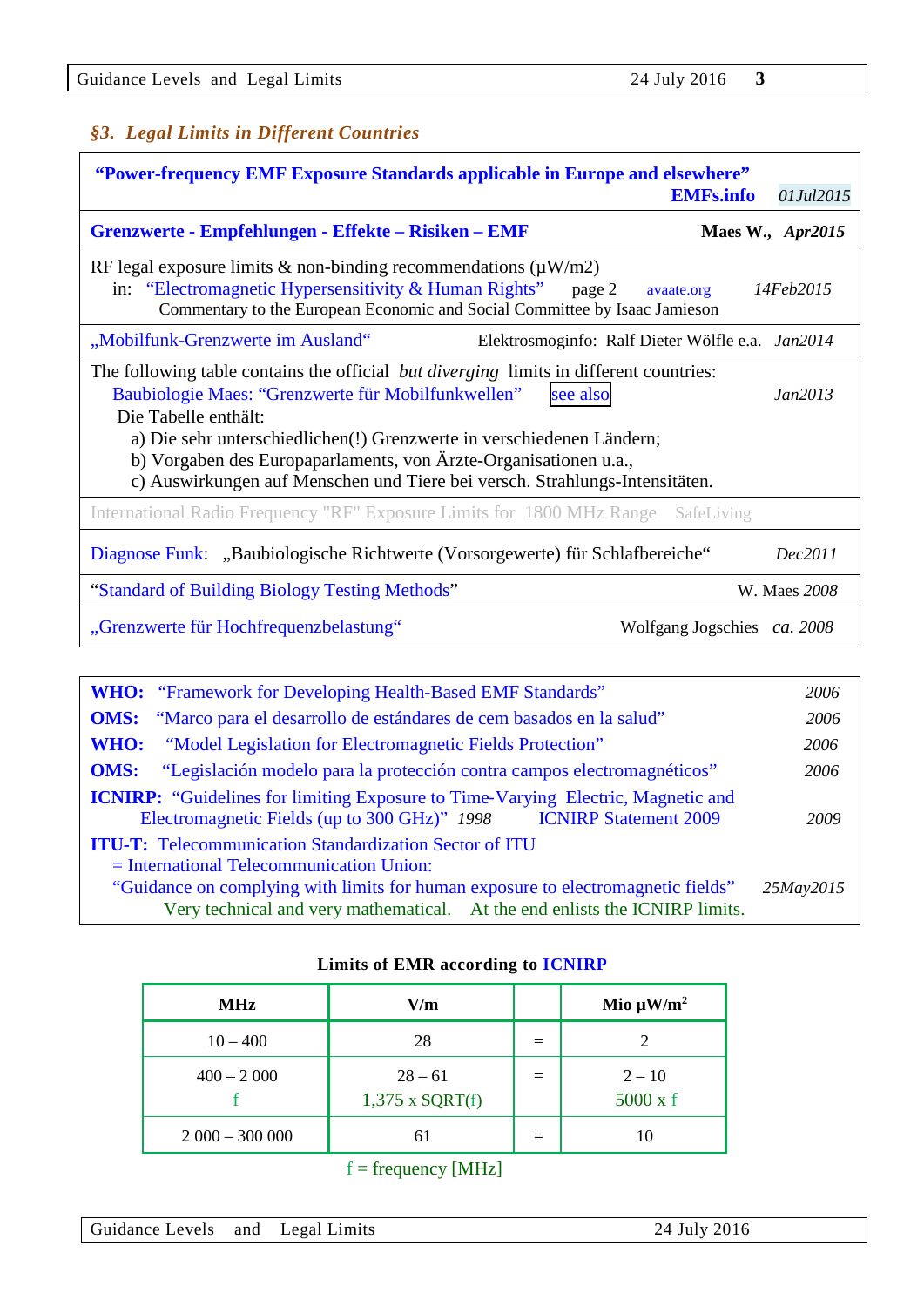|  | Guidance Levels and Legal Limits |  |  |  |  |
|--|----------------------------------|--|--|--|--|
|--|----------------------------------|--|--|--|--|

Guidance Levels and Legal Limits 24 July 2016 **4**

<span id="page-3-0"></span>

|  | §4 Conversion of |  | $ V/m $ into | $\mu$ W/m2 | and vice versa |
|--|------------------|--|--------------|------------|----------------|
|--|------------------|--|--------------|------------|----------------|

Die Stärke von Mobilfunkstrahlen (Handy, Smartphone, Schnurlos-Telefon, WLan = WiFi, Tablet, usw.) werden alternativ in zwei verschiedenen Einheiten gemessen:

 $V/m = Volt$  pro Meter, und

 $\mu$ W/m<sup>2</sup> = Mikrowatt pro Quadratmeter.

Die Umrechnung von  $\mu W/m^2$  in mW/m<sup>2</sup> und W/m<sup>2</sup> ist einfach:

 $1W = 1000$  mW = 1 000 000  $\mu$ W. 1 m<sup>2</sup> = 10 000 cm<sup>2</sup>

Die Umrechnung von V/m in  $\mu$ W/m2 ist nicht-linear, d.h., es gibt nicht einfach einen konstanten Faktor, mit dem zu multiplizieren wäre. Stattdessen gelten folgende Formeln:

## $[\mu W/m2] = [V/m] \times [V/m] \times 2655$

Lies: Der Zahlenwert der Messung in  $\mu W/m2$  ergibt sich, wenn man den Zahlenwert der Messung in **V/m** mit sich selbst multipliziert und dann noch einmal mit 2655 malnimmt.

## **[V/m] = SQRT ( [µW/m2] : 2655 )**

Lies: Der Zahlenwert der Messung in **V/m** ergibt sich, indem man den Zahlenwert in  $\mu$ W/m2 durch 2655 teilt und aus dem Ergebnis die Quadratwurzel zieht.

Diese Rechen-Operationen lassen sich leicht auf dem "Rechner" durchführen, der auf jedem PC installiert ist.

Daraus ergeben sich z.B. die folgenden Umrechnungen für die Schwellenwerte auf dem Acousticom 2 (Die Werte in µW/m2 sind der Übersichtlichkeit wegen stark gerundet):

| V/m  | $\mu W/m2$ |
|------|------------|
| 6,00 | 100 000    |
| 3,00 | 30 000     |
| 1,00 | 3 000      |
| 0,30 | 300        |
| 0,10 | 30         |
| 0,05 | 6          |
| 0,02 | 1          |
| 0,01 | 0,3        |

<span id="page-3-1"></span>––––––––––––